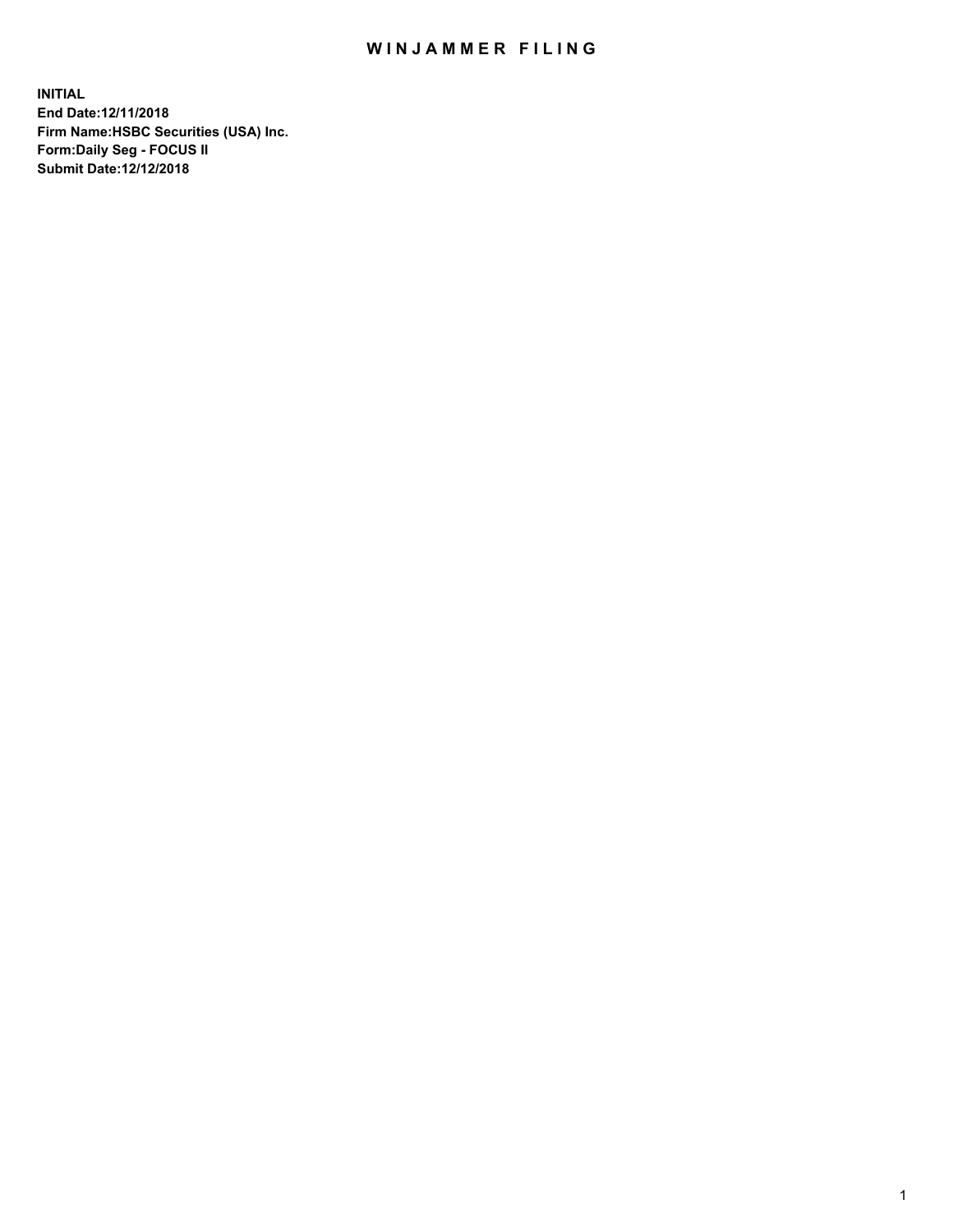**INITIAL End Date:12/11/2018 Firm Name:HSBC Securities (USA) Inc. Form:Daily Seg - FOCUS II Submit Date:12/12/2018 Daily Segregation - Cover Page**

| Name of Company                                                                                                                                                                                                                                                                                                                | <b>HSBC Securities (USA) Inc.</b>                                          |
|--------------------------------------------------------------------------------------------------------------------------------------------------------------------------------------------------------------------------------------------------------------------------------------------------------------------------------|----------------------------------------------------------------------------|
| <b>Contact Name</b>                                                                                                                                                                                                                                                                                                            | <b>Michael Vacca</b>                                                       |
| <b>Contact Phone Number</b>                                                                                                                                                                                                                                                                                                    | 212-525-7951                                                               |
| <b>Contact Email Address</b>                                                                                                                                                                                                                                                                                                   | michael.vacca@us.hsbc.com                                                  |
| FCM's Customer Segregated Funds Residual Interest Target (choose one):<br>a. Minimum dollar amount: : or<br>b. Minimum percentage of customer segregated funds required:% ; or<br>c. Dollar amount range between: and; or<br>d. Percentage range of customer segregated funds required between:% and%.                         | 109,000,000<br>$\overline{\mathbf{0}}$<br>0 <sub>0</sub><br>0 <sub>0</sub> |
| FCM's Customer Secured Amount Funds Residual Interest Target (choose one):<br>a. Minimum dollar amount: ; or<br>b. Minimum percentage of customer secured funds required:%; or<br>c. Dollar amount range between: and; or<br>d. Percentage range of customer secured funds required between:% and%.                            | 25,000,000<br><u>0</u><br>0 <sub>0</sub><br>00                             |
| FCM's Cleared Swaps Customer Collateral Residual Interest Target (choose one):<br>a. Minimum dollar amount: ; or<br>b. Minimum percentage of cleared swaps customer collateral required:% ; or<br>c. Dollar amount range between: and; or<br>d. Percentage range of cleared swaps customer collateral required between:% and%. | 100,000,000<br><u>0</u><br>00<br>0 <sub>0</sub>                            |

Attach supporting documents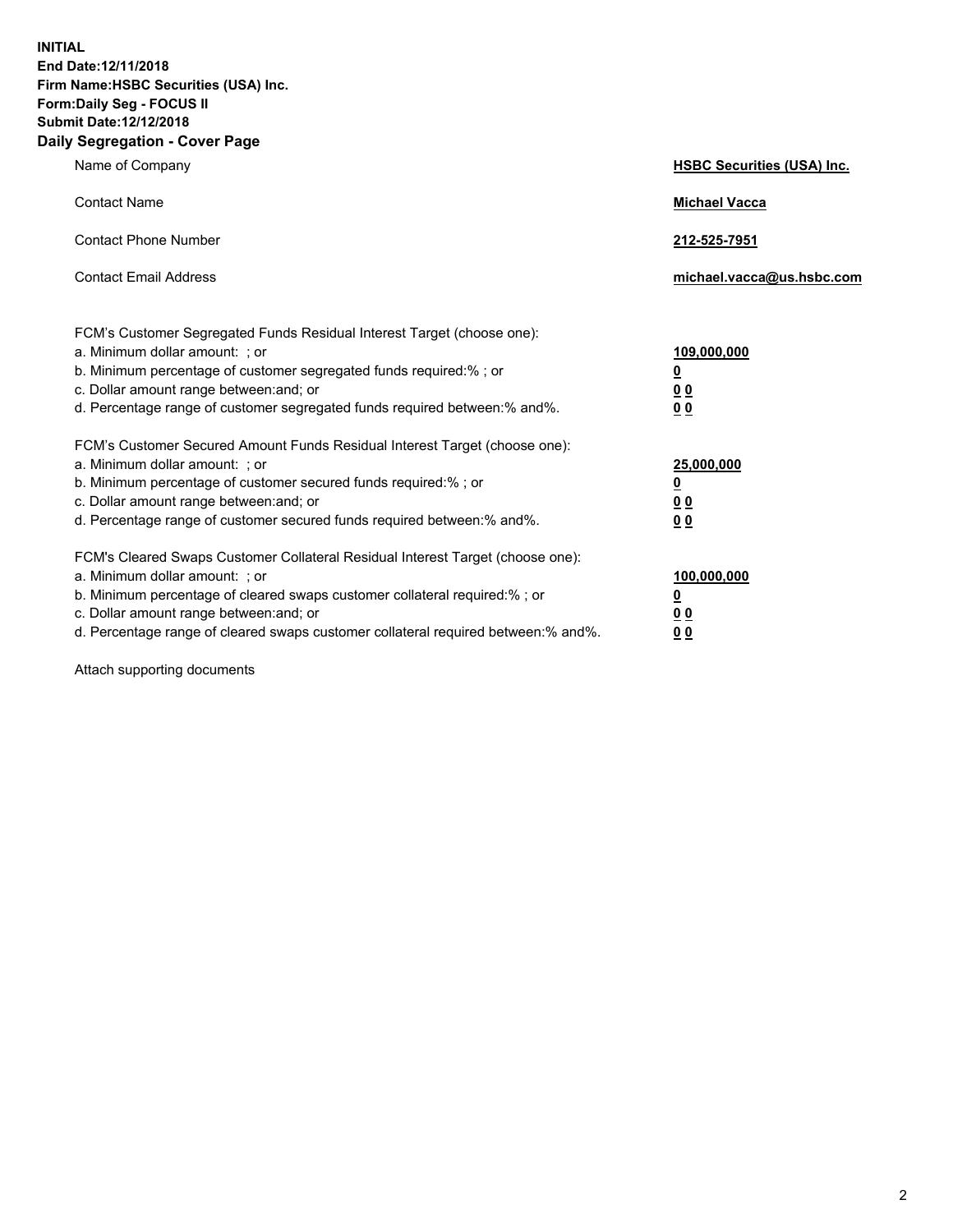**INITIAL End Date:12/11/2018 Firm Name:HSBC Securities (USA) Inc. Form:Daily Seg - FOCUS II Submit Date:12/12/2018 Daily Segregation - Secured Amounts** Foreign Futures and Foreign Options Secured Amounts Amount required to be set aside pursuant to law, rule or regulation of a foreign government or a rule of a self-regulatory organization authorized thereunder **0** [7305] 1. Net ledger balance - Foreign Futures and Foreign Option Trading - All Customers A. Cash **28,037,873** [7315] B. Securities (at market) **57,322,417** [7317] 2. Net unrealized profit (loss) in open futures contracts traded on a foreign board of trade **29,163,526** [7325] 3. Exchange traded options a. Market value of open option contracts purchased on a foreign board of trade **0** [7335] b. Market value of open contracts granted (sold) on a foreign board of trade **0** [7337] 4. Net equity (deficit) (add lines 1. 2. and 3.) **114,523,816** [7345] 5. Account liquidating to a deficit and account with a debit balances - gross amount **1,965,088** [7351] Less: amount offset by customer owned securities **-1,831,757** [7352] **133,331** [7354] 6. Amount required to be set aside as the secured amount - Net Liquidating Equity Method (add lines 4 and 5) **114,657,147** [7355] 7. Greater of amount required to be set aside pursuant to foreign jurisdiction (above) or line 6. **114,657,147** [7360] FUNDS DEPOSITED IN SEPARATE REGULATION 30.7 ACCOUNTS 1. Cash in banks A. Banks located in the United States **29,934,348** [7500] B. Other banks qualified under Regulation 30.7 **0** [7520] **29,934,348** [7530] 2. Securities A. In safekeeping with banks located in the United States **20,968,861** [7540] B. In safekeeping with other banks qualified under Regulation 30.7 **29,754,537** [7560] **50,723,398** [7570] 3. Equities with registered futures commission merchants A. Cash **0** [7580] B. Securities **0** [7590] C. Unrealized gain (loss) on open futures contracts **0** [7600] D. Value of long option contracts **0** [7610] E. Value of short option contracts **0** [7615] **0** [7620] 4. Amounts held by clearing organizations of foreign boards of trade A. Cash **0** [7640] B. Securities **0** [7650] C. Amount due to (from) clearing organization - daily variation **0** [7660] D. Value of long option contracts **0** [7670] E. Value of short option contracts **0** [7675] **0** [7680] 5. Amounts held by members of foreign boards of trade A. Cash **3,283,457** [7700] B. Securities **36,353,556** [7710] C. Unrealized gain (loss) on open futures contracts **29,163,526** [7720] D. Value of long option contracts **0** [7730] E. Value of short option contracts **0** [7735] **68,800,539** [7740] 6. Amounts with other depositories designated by a foreign board of trade **0** [7760] 7. Segregated funds on hand **0** [7765] 8. Total funds in separate section 30.7 accounts **149,458,285** [7770] 9. Excess (deficiency) Set Aside for Secured Amount (subtract line 7 Secured Statement Page 1 from Line 8) **34,801,138** [7380]

10. Management Target Amount for Excess funds in separate section 30.7 accounts **25,000,000** [7780]

11. Excess (deficiency) funds in separate 30.7 accounts over (under) Management Target **9,801,138** [7785]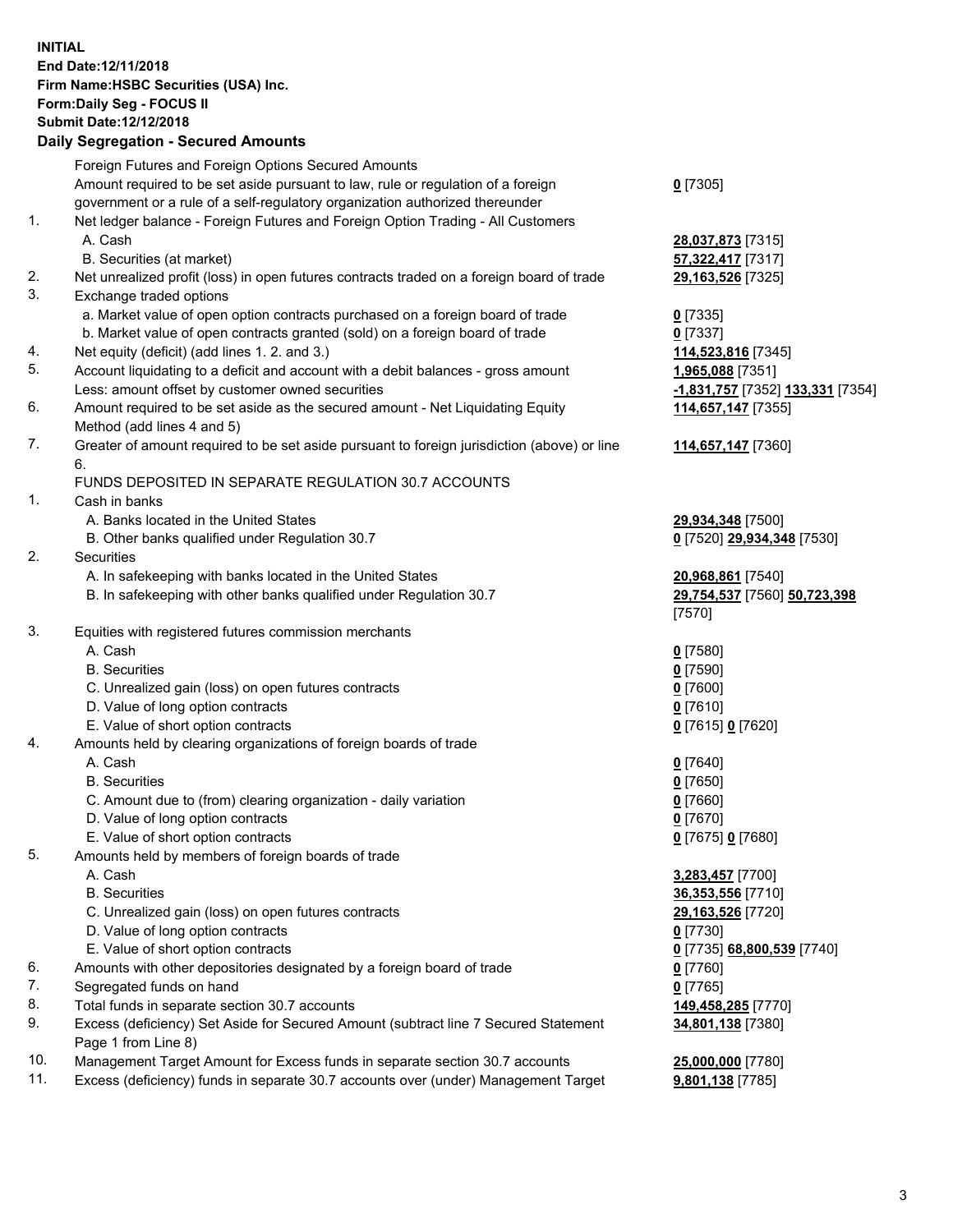|     | <b>INITIAL</b><br>End Date: 12/11/2018<br>Firm Name: HSBC Securities (USA) Inc.<br>Form: Daily Seg - FOCUS II<br>Submit Date: 12/12/2018<br>Daily Segregation - Segregation Statement |                                 |
|-----|---------------------------------------------------------------------------------------------------------------------------------------------------------------------------------------|---------------------------------|
|     | SEGREGATION REQUIREMENTS(Section 4d(2) of the CEAct)                                                                                                                                  |                                 |
| 1.  | Net ledger balance                                                                                                                                                                    |                                 |
|     | A. Cash                                                                                                                                                                               | 367,184,371 [7010]              |
|     | B. Securities (at market)                                                                                                                                                             | 1,332,365,260 [7020]            |
| 2.  | Net unrealized profit (loss) in open futures contracts traded on a contract market                                                                                                    | 3,392,359 [7030]                |
| 3.  | Exchange traded options                                                                                                                                                               |                                 |
|     | A. Add market value of open option contracts purchased on a contract market                                                                                                           | 245,644,784 [7032]              |
|     | B. Deduct market value of open option contracts granted (sold) on a contract market                                                                                                   | -46,477,282 [7033]              |
| 4.  | Net equity (deficit) (add lines 1, 2 and 3)                                                                                                                                           | 1,902,109,492 [7040]            |
| 5.  | Accounts liquidating to a deficit and accounts with                                                                                                                                   |                                 |
|     | debit balances - gross amount                                                                                                                                                         | 2,910,273 [7045]                |
|     | Less: amount offset by customer securities                                                                                                                                            | -2,839,108 [7047] 71,165 [7050] |
| 6.  | Amount required to be segregated (add lines 4 and 5)                                                                                                                                  | 1,902,180,657 [7060]            |
|     | FUNDS IN SEGREGATED ACCOUNTS                                                                                                                                                          |                                 |
| 7.  | Deposited in segregated funds bank accounts                                                                                                                                           |                                 |
|     | A. Cash                                                                                                                                                                               | 103,684,006 [7070]              |
|     | B. Securities representing investments of customers' funds (at market)                                                                                                                | 49,999,941 [7080]               |
|     | C. Securities held for particular customers or option customers in lieu of cash (at                                                                                                   | 224,387,166 [7090]              |
|     | market)                                                                                                                                                                               |                                 |
| 8.  | Margins on deposit with derivatives clearing organizations of contract markets                                                                                                        |                                 |
|     | A. Cash                                                                                                                                                                               | 23,127,388 [7100]               |
|     | B. Securities representing investments of customers' funds (at market)                                                                                                                | 288,409,409 [7110]              |
|     | C. Securities held for particular customers or option customers in lieu of cash (at<br>market)                                                                                        | 1,020,442,839 [7120]            |
| 9.  | Net settlement from (to) derivatives clearing organizations of contract markets                                                                                                       | 19,064,992 [7130]               |
| 10. | Exchange traded options                                                                                                                                                               |                                 |
|     | A. Value of open long option contracts                                                                                                                                                | 245,644,784 [7132]              |
|     | B. Value of open short option contracts                                                                                                                                               | 46,477,282 [7133]               |
| 11. | Net equities with other FCMs                                                                                                                                                          |                                 |
|     | A. Net liquidating equity                                                                                                                                                             | 14,565,301 [7140]               |
|     | B. Securities representing investments of customers' funds (at market)                                                                                                                | 0 [7160]                        |
|     | C. Securities held for particular customers or option customers in lieu of cash (at                                                                                                   | $0$ [7170]                      |
|     | market)                                                                                                                                                                               |                                 |
| 12. | Segregated funds on hand                                                                                                                                                              | 87,535,255 [7150]               |
| 13. | Total amount in segregation (add lines 7 through 12)                                                                                                                                  | 2,030,383,799 [7180]            |
| 14. | Excess (deficiency) funds in segregation (subtract line 6 from line 13)                                                                                                               | 128,203,142 [7190]              |
| 15. | Management Target Amount for Excess funds in segregation                                                                                                                              | 109,000,000 [7194]              |
| 16. | Excess (deficiency) funds in segregation over (under) Management Target Amount                                                                                                        | 19,203,142 [7198]               |

16. Excess (deficiency) funds in segregation over (under) Management Target Amount Excess